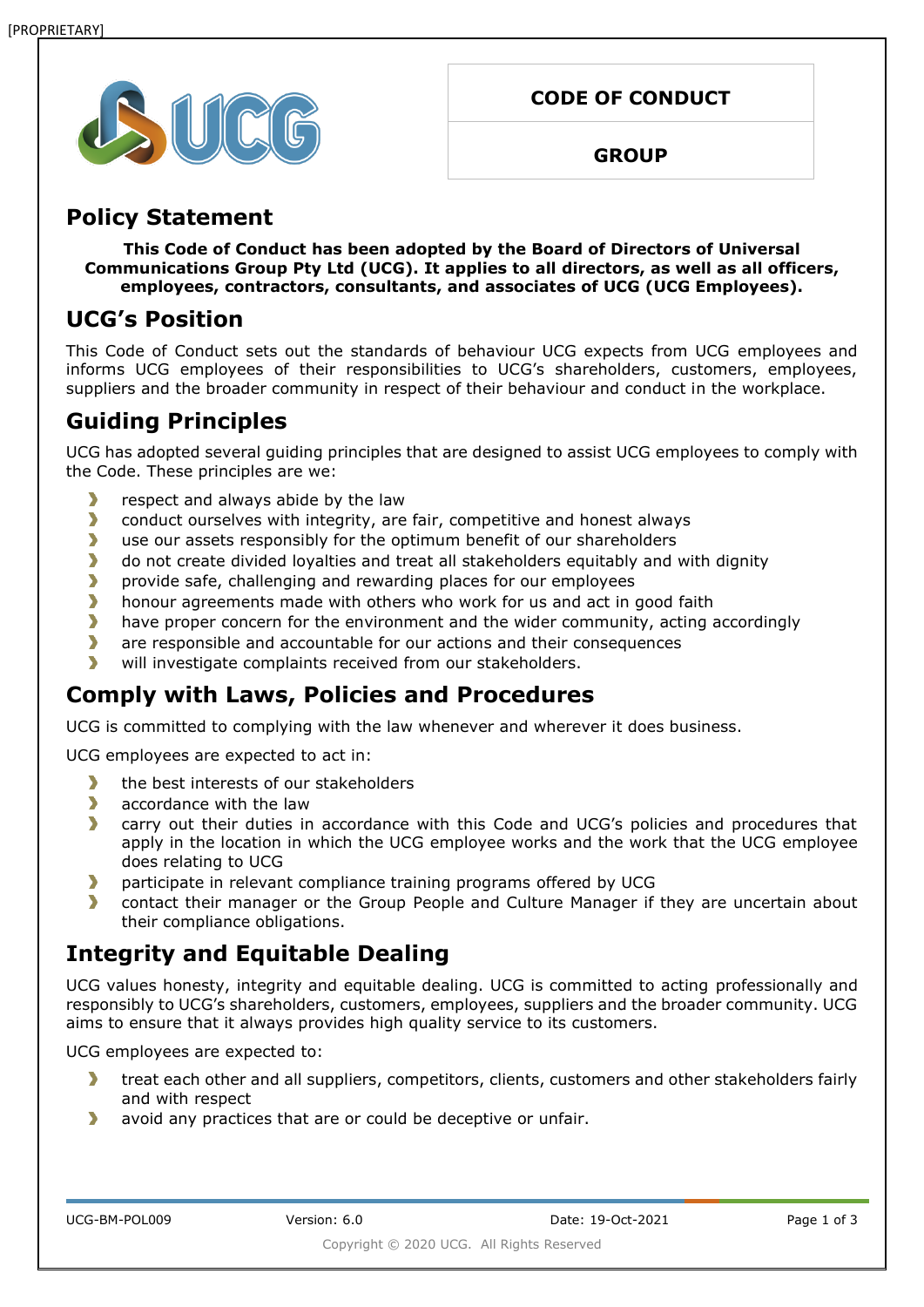

|  | <b>CODE OF CONDUCT</b> |  |
|--|------------------------|--|
|  |                        |  |

#### **GROUP**

### **Work Environment**

UCG is committed to ensuring a work environment in which everyone is treated fairly and with respect and where everyone feels responsible for the reputation and performance of UCG. UCG evaluates applicants for employment on merit in accordance with their skills, qualifications and abilities. Unlawful discrimination is not tolerated by UCG.

Physical or verbal harassment or abuse in the workplace or any place connected to the workplace is not tolerated by UCG.

To ensure the wellbeing of employees and all other people that enter UCG's premises, UCG develops, communicates, implements and maintains policies and systems for occupational health and safety.

UCG considers evolving community expectations, management practices, technological and scientific knowledge to improve its occupational health and safety performance.

## **Confidentiality and Privacy**

UCG employees are expected to:

- take great care to ensure the integrity and security of all UCG's confidential information which  $\blacktriangleright$ relates to the affairs of UCG and its employees, clients, customers and suppliers
- $\blacktriangleright$ treat all information acquired while they are with UCG as confidential, even after their employment ends
- $\mathbf{y}$ not access or request to make improper use of or transfer or disclose confidential information to anyone else (otherwise than in the proper course of their duties) without written permission from UCG or as legally required; and
- Y. immediately return any confidential information which inadvertently comes into their possession.

### **Conflicts of Interest**

UCG has committed to managing, and where required, avoiding conflicts of interest.

UCG employees are expected to:

- $\blacktriangleright$ not allow personal interests to conflict with the interests of UCG
- $\blacktriangleright$ avoid participating in decisions and activities which may conflict with their duties and responsibilities to UCG
- $\blacktriangleright$ upon being offered employment or a contract with UCG, declare any position in any other company, business or organisation as a director, agent, employee or consultant, whether paid or unpaid, or where a conflict might exist due to shareholdings or company ownership
- $\blacktriangleright$ obtain written permission before accepting a position in any other company, business or organisation as a director, agent, employee or consultant, whether paid or unpaid
- $\blacktriangleright$ disclose any conflict of interest or perceived or potential conflict of interest to their manager or the Group People & Culture Manager as soon as they become aware of it
- $\blacktriangleright$ not take part in any decision-making process of UCG relating to a conflict that they are involved in
- $\blacktriangleright$ not accept or offer gifts where doing so could influence a business decision or could create or appear to create an obligation to favour the giver or compromise their impartiality.